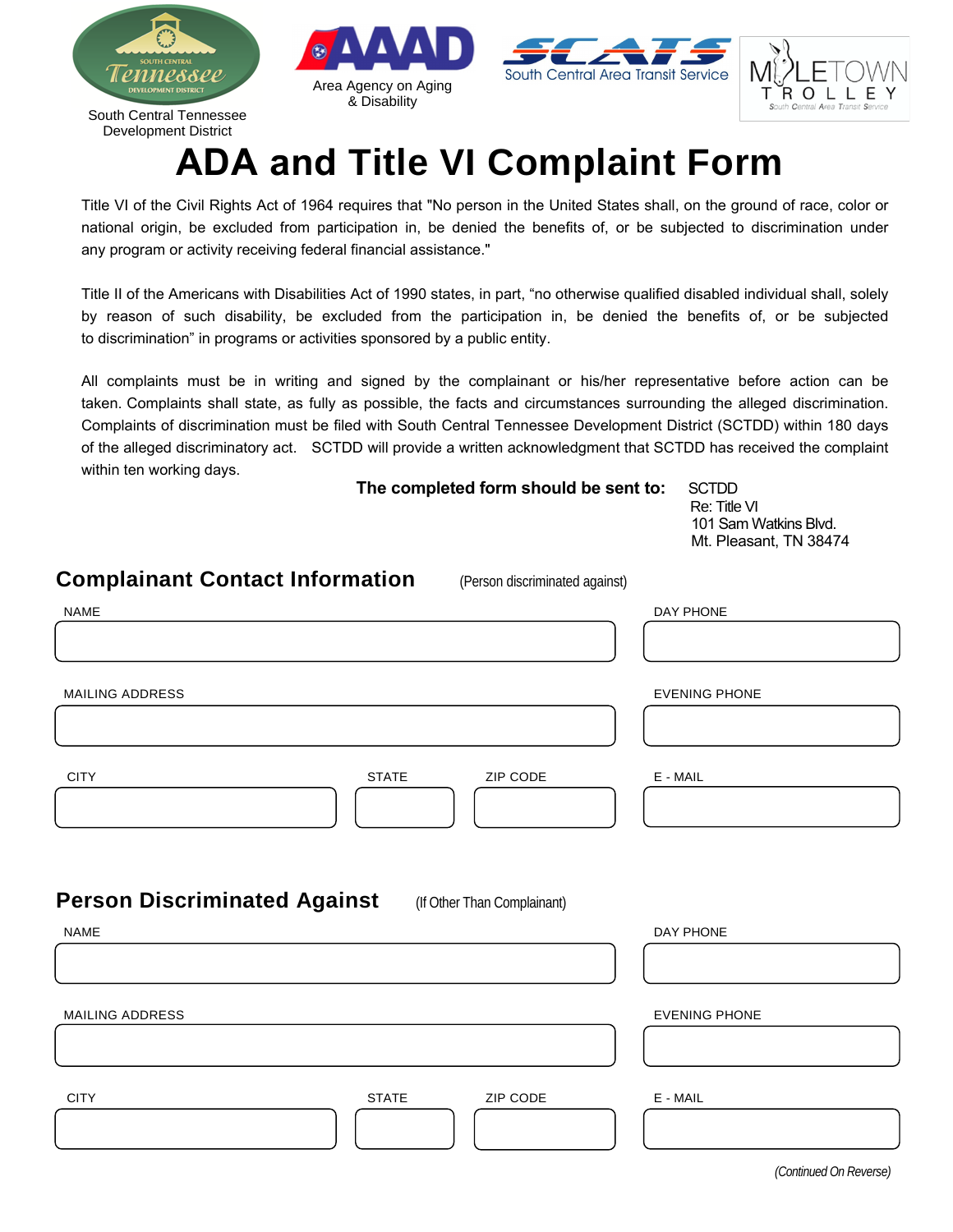## **Incident Details**

| What was the discrimination based on? (Check all that apply)                                                                                                                    |                   |                                                                                                                                                                                                    |                  |  |
|---------------------------------------------------------------------------------------------------------------------------------------------------------------------------------|-------------------|----------------------------------------------------------------------------------------------------------------------------------------------------------------------------------------------------|------------------|--|
| Race                                                                                                                                                                            | Color             |                                                                                                                                                                                                    |                  |  |
| National Origin                                                                                                                                                                 | <b>Disability</b> |                                                                                                                                                                                                    |                  |  |
| What SCTDD representative (s) are<br>the person alleging were involved?                                                                                                         |                   | Date of incident resulting in discrimination<br>Describe how you were discriminated against. Who was<br>responsible and what happened?<br>For additional space, attach additional sheets of paper. | Time of Incident |  |
|                                                                                                                                                                                 |                   |                                                                                                                                                                                                    |                  |  |
|                                                                                                                                                                                 |                   |                                                                                                                                                                                                    |                  |  |
|                                                                                                                                                                                 |                   |                                                                                                                                                                                                    |                  |  |
| Where did the incident take place? Please provide specific details. (i.e. location, bus number, drivers name, etc.)<br>For additional space, attach additional sheets of paper. |                   |                                                                                                                                                                                                    |                  |  |
|                                                                                                                                                                                 |                   |                                                                                                                                                                                                    |                  |  |
|                                                                                                                                                                                 |                   |                                                                                                                                                                                                    |                  |  |

 *(Continued On Next Page)*